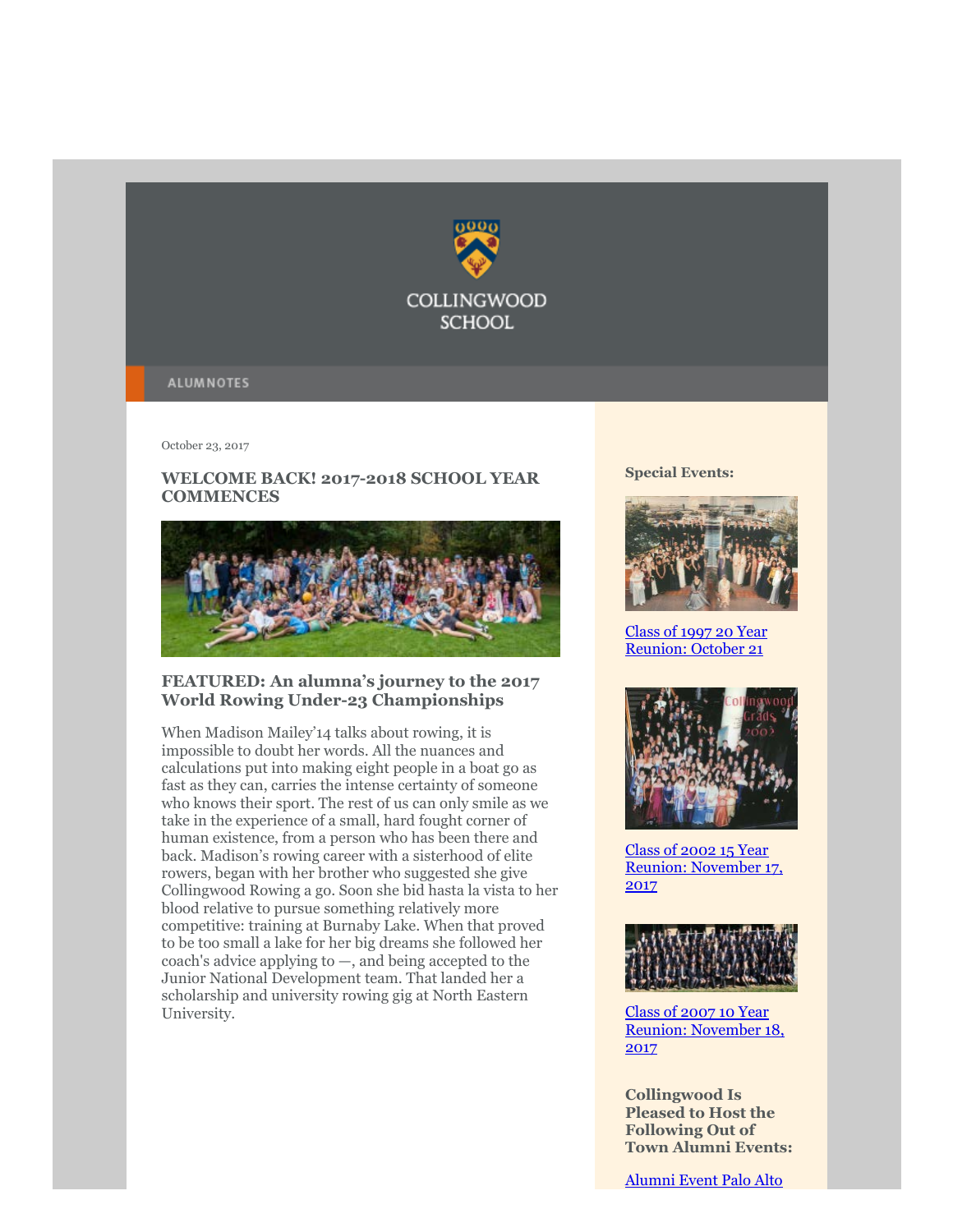

Still, Madison dreamed bigger. In 2017, she got her 2k time under the U-23 team standard time of 7 minutes, and sent her times to Rowing Canada HQ. During spring break, she got the call — a request to take a trip northeast to try out for a chance to train with Canada's finest. Madison describes the May 2017 North Eastern National Team selections as — "the hardest training I've ever done in my life." For two weeks (save the merciful Sunday of rest) Madison woke up at 5am for a full day of grueling workouts at the London Training Center. At night she'd crawl into bed with over a marathon of strokes reverberating in her body. Endurance, interval, sprints — the pressure of constantly racing other boats and coaches trailing from behind. She'd fall asleep ready to do it all again.

#### [Read more](https://www.collingwood.org/alumni/alumnotes/articles/madison-mailey)



## **Special Announcement:**

Congratulations to Sarah and Alexander Pedlow (Class of 2003 alums) on the birth of their beautiful baby girl, Lara Annabelle Pedlow. Wishing the new family all the very best!

# **Alumni News:**

Nick Frost '15 and Elias Ergas '16 were selected to the Canadian National under 20 Rugby Team, they defeated the USA in a 2-game series in Edmonton in June, and then represented North America in the 2017 World Rugby Under 20 Trophy at the Estadio Charrua in Montevideo, Uruguay, August 29 – Sept 10.

# [Alumni Event Toronto](https://webmail.exchange.telus.com/owa/redir.aspx?C=EGyjLjg5r9G_Xz3GNBSXEkFgMutYBA8zsPV_HuD4VorrODaDWEDVCA..&URL=https%3a%2f%2fbbox.blackbaudhosting.com%2fwebforms%2flinkredirect%3furl%3dhttps%253a%252f%252fwww.collingwood.org%252falumni%252fupcoming-events%252ftoronto%26srcid%3d6127147%26srctid%3d1%26erid%3d467772454%26trid%3d76d3b6f6-c3f1-441e-a113-3af260cbeeee%26linkid%3d72692142%26isbbox%3d1)



# **Class of 1992 25 Year Reunion**

The Class of 1992 had their 25 Year reunion at the Beachhouse in West Vancouver on September 30th. It turned out to be a lovely evening on the waterfront and the alumni had a great time catching up.

# **Lost Alumni**

Reunions are coming up and we are looking for your help in finding the following alumni in order to send them their invitations. Should you know any of those listed below please encourage them to update their contact details [here](https://www.collingwood.org/alumni/update-your-address)

- Timothy Chung
- Catherine Hayes
- David Evans
- Kate Campbell
- Ryan The
- Warren Schindler
- Ashley Szabo
- Brandon Van Eeuwen
- Bryce Cooper
- Christopher McKibbin
- Don Walker
- Geoffrey Web
- Iain Long
- James le Nobel
- James Chomin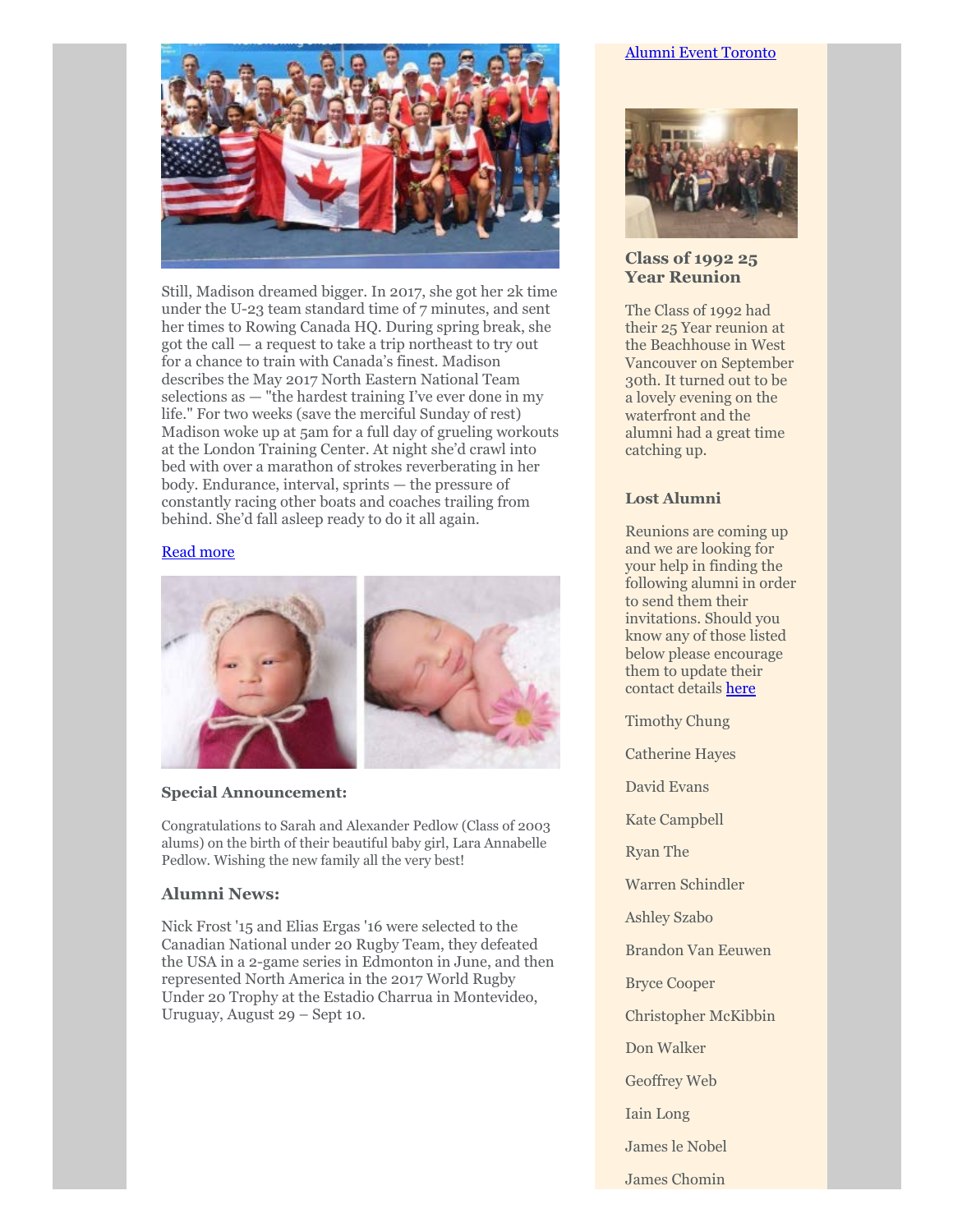

## **Collingwood Finance and Business Club Call-Out**

The Collingwood Finance and Business club (CFBC), a student lead club, introduces students to the financial and businessworld. We invite guest speakers, ranging from university professors and former Wall Street employees to student parents, to share knowledge with our Morven Students.

The CFBC would like to formally invite all alumni who are currently working in the two industries to share knowledge with our students.

If you are interested, please email Kelly Cao, CFBC Founder ([kellycao7@hotmail.com\)](https://webmail.exchange.telus.com/owa/redir.aspx?C=qYbCUE62vZx2Z4ZppavnVUjVBAk33CvldaRsjXTvB2_rODaDWEDVCA..&URL=mailto%3akellycao7%40hotmail.com) or the sponsor teacher, Mr. Brian McDonald [\(brian.mcdonald@collingwood.org\)](mailto:brian.mcdonald@collingwood.org).

#### **New! Headmaster's Blog**

[Introducing the one stop shop for some of Headmaster Rob](https://www.collingwood.org/lakes-take) Lake's musings—find weekly blog posts, book recommendations (and reviews), articles, videos, art, photography and more.

Katrina Jessen Megan Kennedy Scott Tolan Stirling Griffiths Tyler Reimer Laura Ronson Meghan Nesmith Aristotle Kousakis Nicholas Herbert Alison Chen Christine Viner Eddy Chau Jameel Sayani Jessica Barrett Neal Hancock Rosa Park Andrean Murni